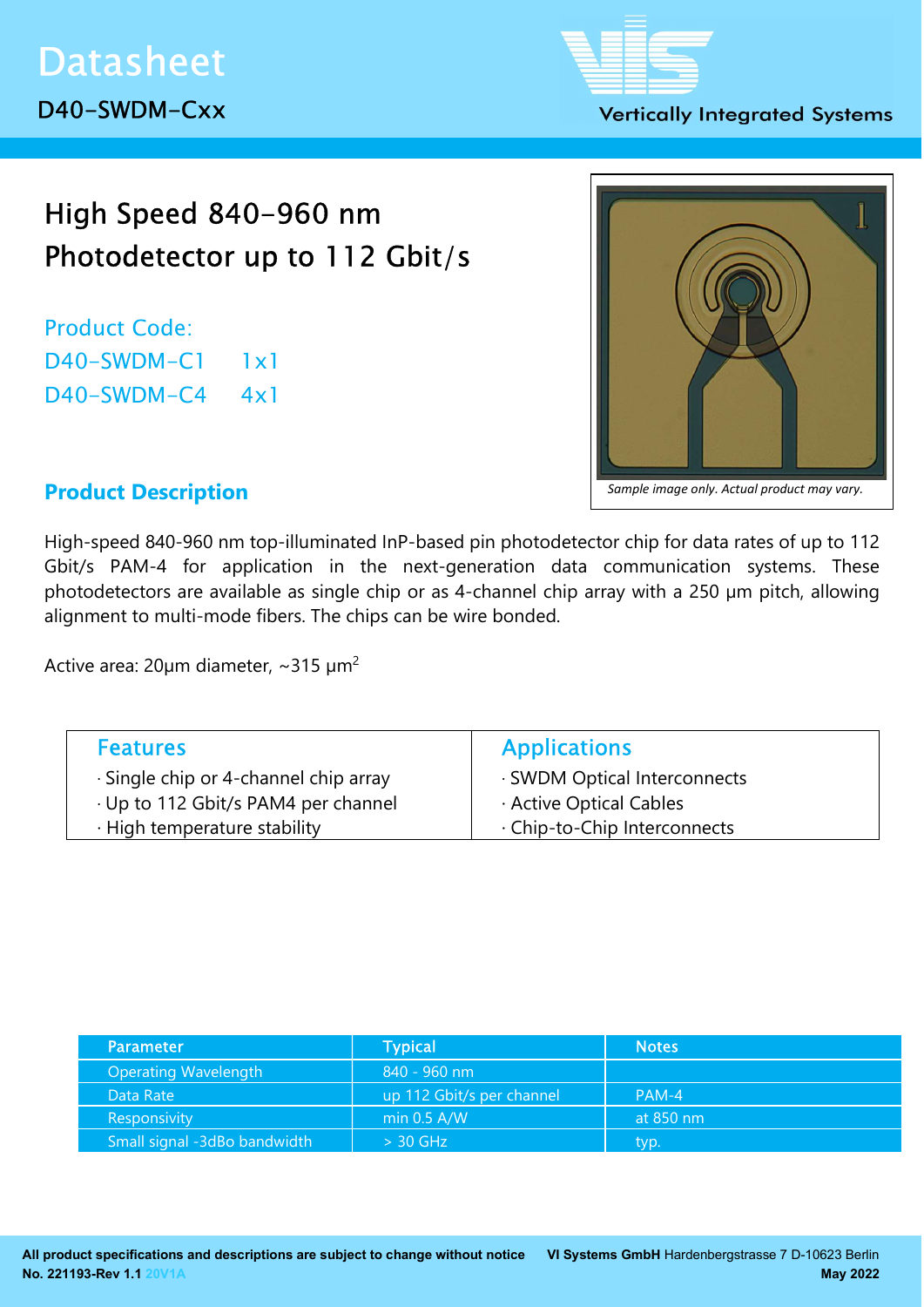

**Vertically Integrated Systems** 

# Electro-Optical Specifications  $(T = 0 \text{ to } 85^{\circ}\text{C})$

| Parameter                  | Symbol       | Condition                   | Min  | Typ   | Max            | Unit |
|----------------------------|--------------|-----------------------------|------|-------|----------------|------|
| Dark current               | $I_d$        | $V_{Bias} = -2.5 V$         |      |       | $\overline{A}$ | nA   |
| $S_{21}$ 3 $dBo$ Bandwidth | $BW_{f3dB}$  | $-2.5V$<br>50 $\Omega$ load | 30   |       | 40             | GHz  |
| Operating wavelength       | λ            |                             | 840  |       | 960            | nm   |
| Responsivity               | R            | 850 nm                      | 0.50 | 0.50  |                | A/W  |
|                            | $\mathsf{R}$ | 880 nm                      | 0.50 | 0.52  |                | A/W  |
|                            | R            | 910 nm                      | 0.50 | 0.54  |                | A/W  |
|                            | $\mathsf{R}$ | 940 nm                      | 0.50 | 0.56  |                | A/W  |
|                            | R            | 1310 nm*                    | 0.70 | 0.75  |                | A/W  |
|                            | $\mathsf{R}$ | 1550 nm <sup>*</sup>        | 0.70 | 0.75  |                | A/W  |
| Capacitance                |              | $-5V$ 1 MHZ                 |      | 0.095 |                | pF   |
| Series resistance          | $R_s$        | $-2V$                       |      | 7     |                | Ohm  |

\*anti-reflection coating is optimized for <1% reflectivity within the range 840 nm - 960 nm



S21 and S11 measurements can be supplied upon request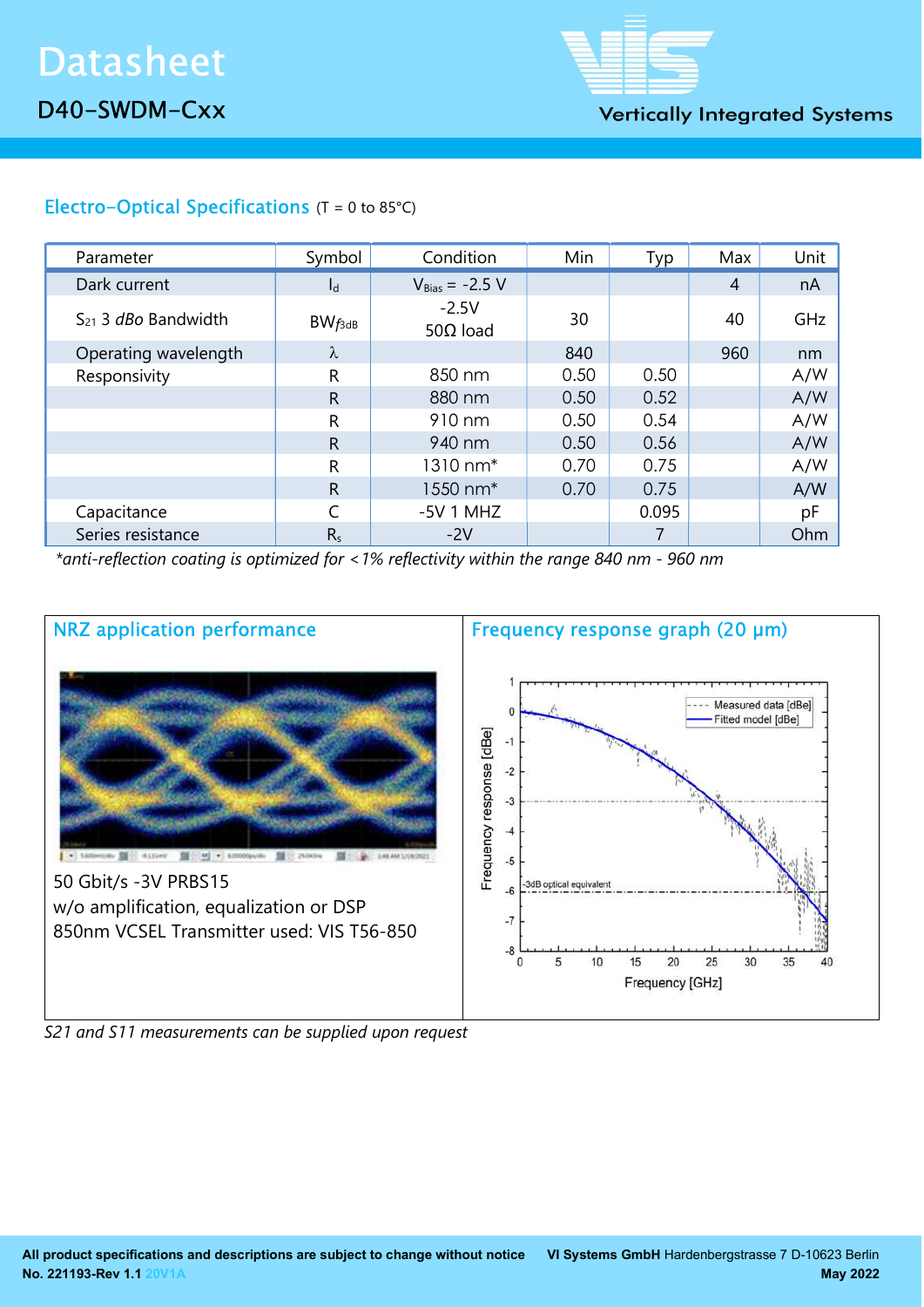

# Absolute Maximum Ratings

| Parameter                | Symbol                      | Condition | Min   | Typ | Max | Unit         |
|--------------------------|-----------------------------|-----------|-------|-----|-----|--------------|
| Operating temperature    | ${\mathsf T}_{\textsf{op}}$ |           |       |     | 85  | $^{\circ}$ C |
| Storage temperature      | $T_{\rm st}$                |           | $-40$ |     | 85  | $^{\circ}C$  |
| Soldering temperature    | $T_{sl}$                    | 10 sec    |       |     | 260 | $^{\circ}C$  |
| Forward current          | <b>I</b> <sub>FW</sub>      |           |       |     | 10  | mA           |
| Reverse Voltage          | $V_{R}$                     |           |       |     | 10  | V            |
| <b>HBM ESD Threshold</b> | $\mathsf{V}_{\mathsf{ESD}}$ |           |       |     | 90  |              |

Stress in excess of any of the individual Absolute Maximum Ratings can cause immediate irreversible damage to the component even if all other parameters are within the electro-optical specifications. Exposure to any of the Absolute Maximum Ratings for extended periods can adversely affect the reliability of these chips.

## Mechanical Dimensions

| Parameter | Type         | Min | Гур  | Max  | Unit |
|-----------|--------------|-----|------|------|------|
| Length    | Dxx-BROAD-C1 |     | 250  | 260  | µm   |
|           | Dxx-BROAD-C4 |     | 1000 | 1040 | μm   |
| Height    |              |     | 150  |      | µm   |
| Width     |              |     | 250  | 260  |      |

## Dimensions of D40-SWDM-C1





 Contact shape Active area:  $\sim$ 20µm diameter,  $\sim$ 315 µm<sup>2</sup>